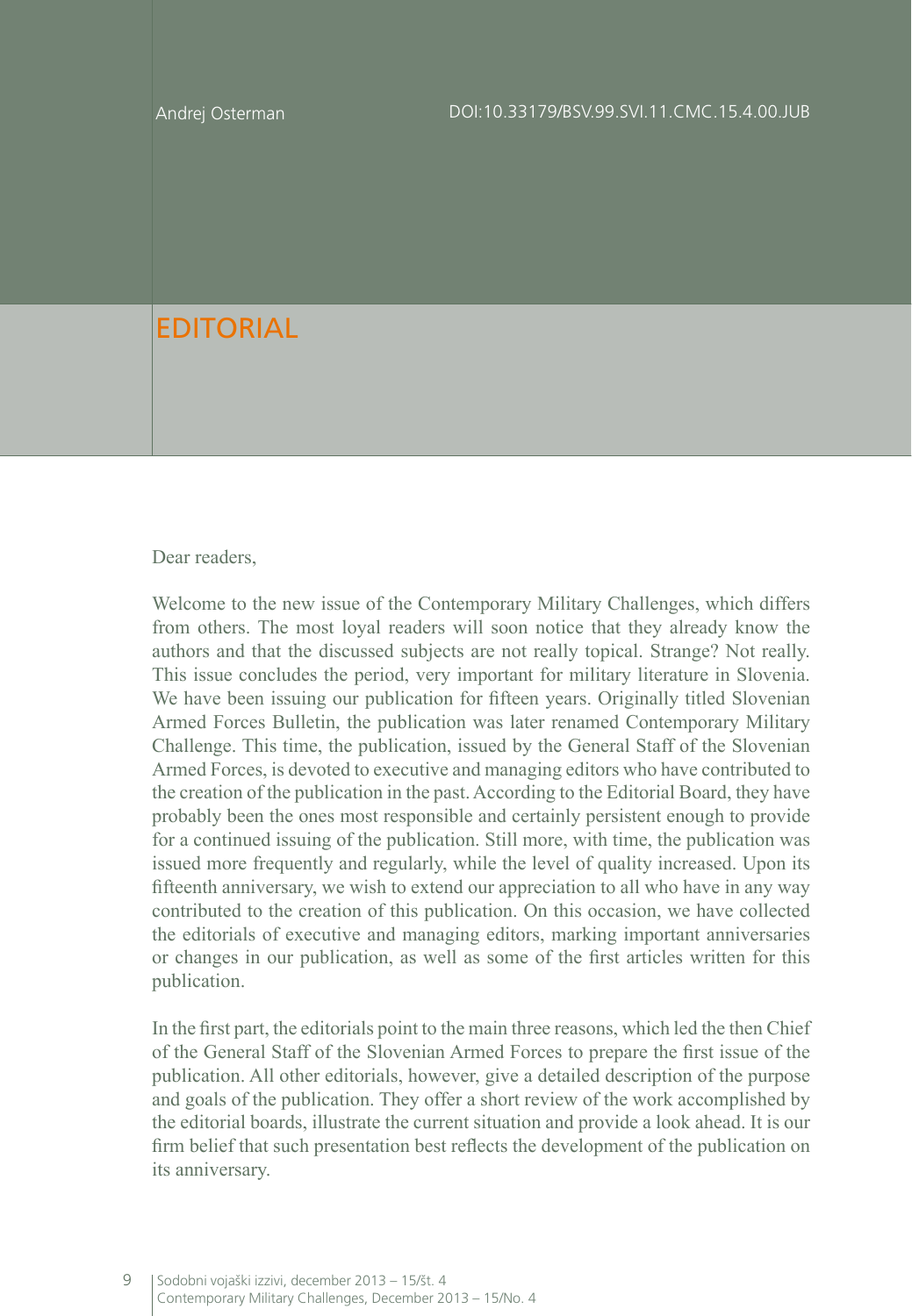The majority of executive and managing editors have also made the effort to write for the publication, thus setting an example for the creation of military professional literature. They have built and developed their professional, some of them also their academic, careers. Their early works, published in the second part of this jubilee issue, present the approaches and motives leading to the reflexions about the military then and in the future. A special chapter is devoted to the presentation of authors and their career paths.

I extend my sincere gratitude to all executive and managing editors for their contribution to the development of the publication; all members of editorial boards for the invested effort; proof-readers for their care for the Slovenian language; translators for the quality transfer of Slovenian thoughts into the international environment, and all those who have never been mentioned, but have made the issuing of the final product possible.

We continue to count on all of those who have cooperated with us so far and, of course, on those would wish to do so in the future. The Contemporary Military Challenges will serve as the opportunity to share our knowledge, findings and experiences with those employed with the Slovenian Armed Forces as well as those from the wider environment. This will provide us with an opportunity to prove our expertise, which was the aim of the first and all of the following executive and managing editors.

Since 2010, the Contemporary Military Challenges has been indexed in an international database, which means that the publication has been recognised both scientifically and professionally. Our goal is to index the publication in additional databases as well as to expand and enhance cooperation with other editorial boards.

You are kindly invited to participate!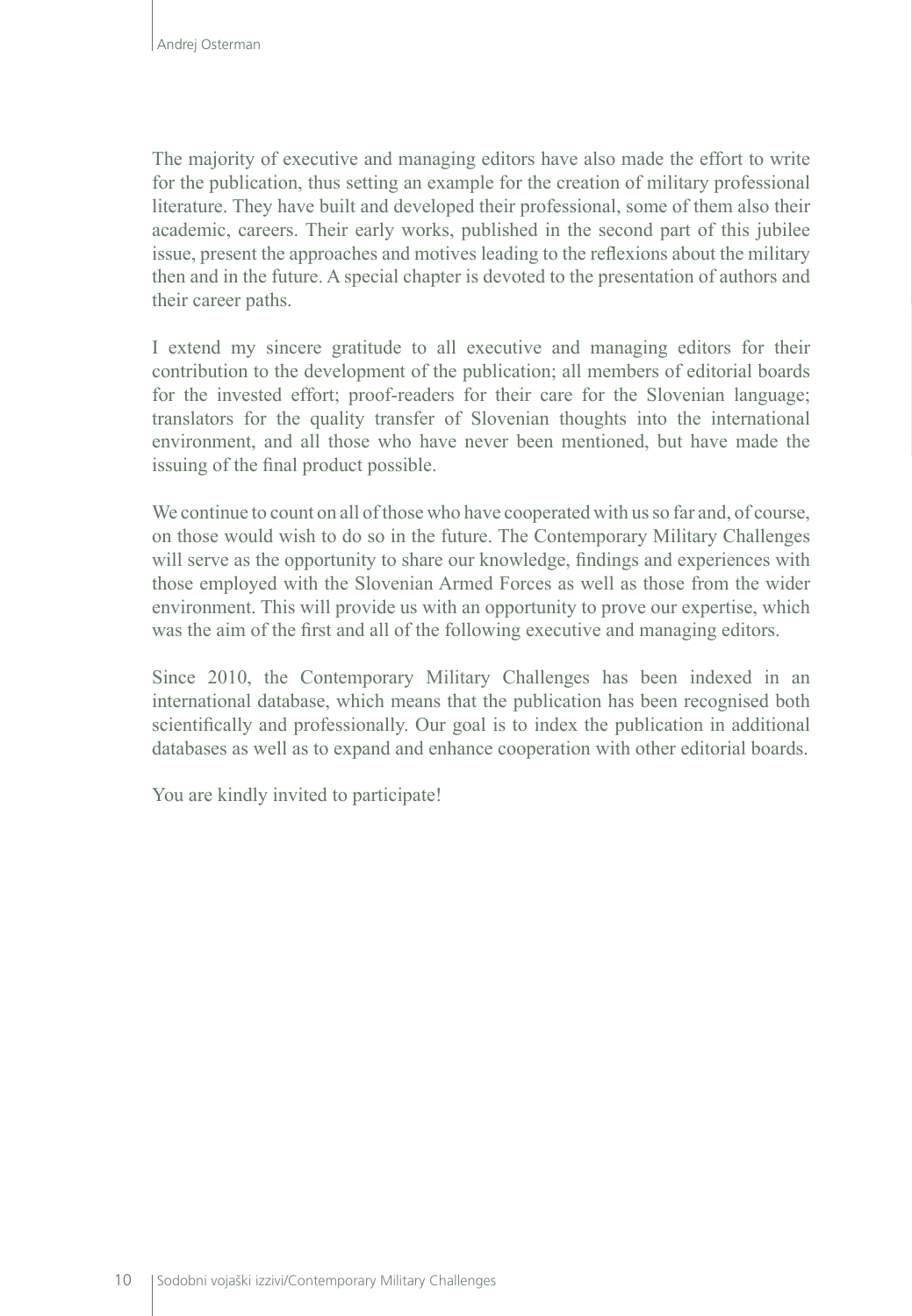Slika 1: Ob vstopu v mednarodno podatkovno bazo PAIS International leta 2010

Picture 1: On the occasion of the PAIS International database indexation in 2010



Od leve proti desni: VVU XIV r. dr. Denis Čaleta, član uredniškega odbora; generalmajor mag. Alojz Šteiner, načelnik Generalštaba Slovenske vojske; dr. Uroš Svete, član uredniškega odbora; dr. Ljubica Jelušič, ministrica za obrambo; mag. Liliana Brožič, odgovorna urednica; brigadir mag. Branimir Furlan, glavni urednik; brigadir mag. Andrej Osterman, član uredniškega odbora; dr. Janez Slak, namestnik direktorja Javne agencija RS za raziskovalno dejavnost; dr. Andrej Anžič, član uredniškega sveta; brigadir v pokoju Alojz Jehart, nekdanji član uredniškega odbora

From left to right: Senior Military Specialist, Class XIV (OF-5) Denis Čaleta, PhD, member of the Editorial Board; Major General Alojz Šteiner, MSc, Chief of the General Staff of the Slovenian Armed Forces; Dr Uroš Svete, member of the Editorial Board, Dr Ljubica Jelušič, Minister of Defence; Liliana Brožič, MSc, Managing Editor; Brigadier General Branimir Furlan, MSc, Executive Editor; Brigadier General Andrej Osterman, MSc, member of the Editorial Board; Dr Janez Slak, Deputy Director of the Slovenian Research Agency; Dr Andrej Anžič, Member of the Editorial Council and Brigadier General (Ret) Alojz Jehart, former member of the Editorial Board.